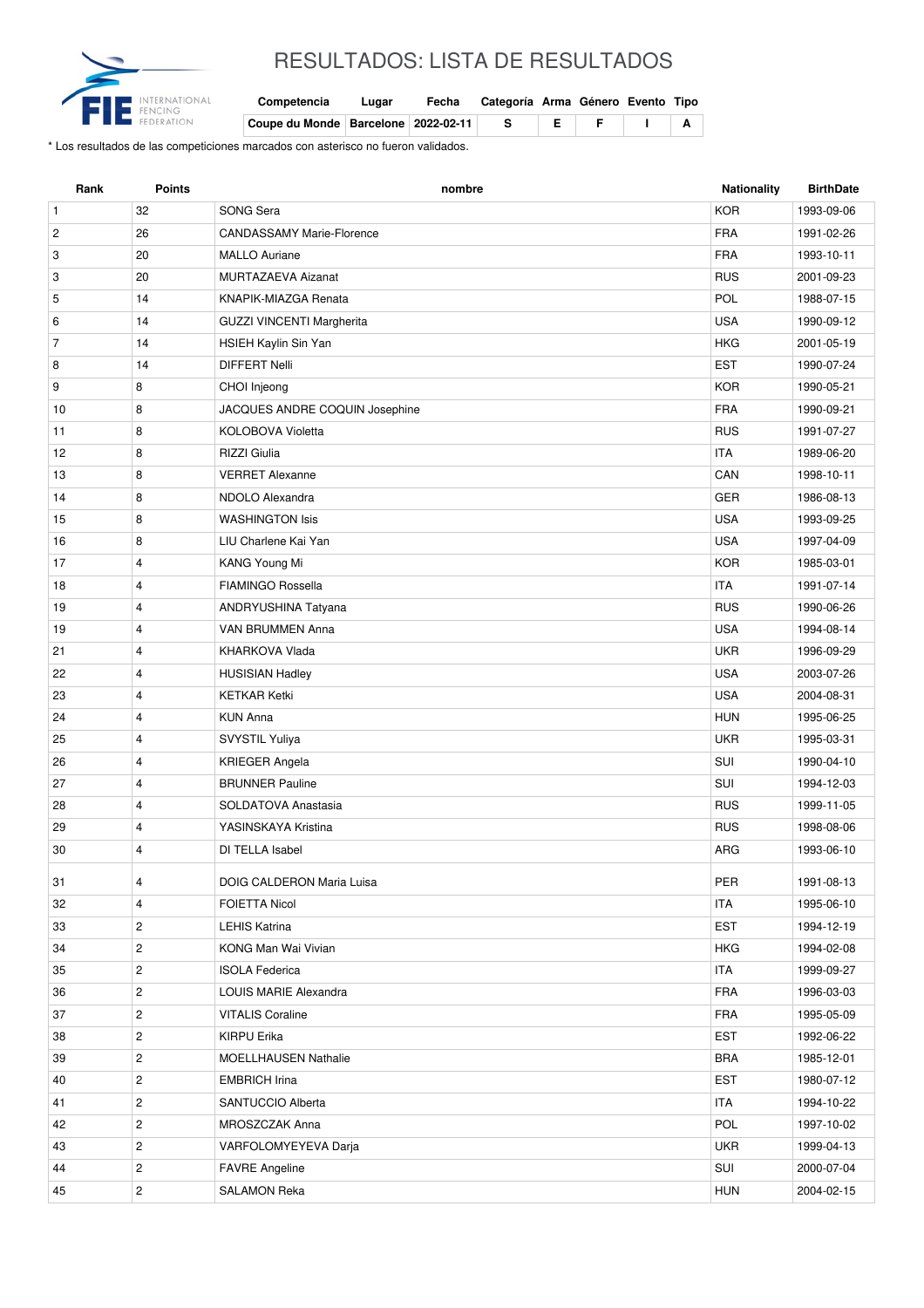| Rank | Points         | nombre                        | <b>Nationality</b> | <b>BirthDate</b> |
|------|----------------|-------------------------------|--------------------|------------------|
| 46   | $\overline{c}$ | MASALO Olivija                | LTU                | 1999-09-14       |
| 47   | $\mathbf{2}$   | <b>BROVKO</b> Inna            | <b>UKR</b>         | 1997-04-26       |
| 48   | $\mathbf{2}$   | ZAGALA Jagoda                 | POL                | 1994-06-27       |
| 49   | $\mathbf{2}$   | <b>CEBULA Anne</b>            | <b>USA</b>         | 1998-07-03       |
| 50   | $\mathbf{2}$   | PREDESCU Alexandra            | ROU                | 1999-09-15       |
| 51   | $\overline{2}$ | <b>KARDOS Edina</b>           | <b>HUN</b>         | 2000-11-09       |
| 52   | $\overline{c}$ | STAEHLI Laura                 | SUI                | 1991-12-31       |
| 53   | $\overline{2}$ | <b>MARTENSSON Elvira</b>      | SWE                | 1999-05-20       |
| 54   | $\overline{2}$ | DE MARCHI Eleonora            | <b>ITA</b>         | 1998-06-26       |
| 55   | $\overline{c}$ | <b>MARZANI Roberta</b>        | <b>ITA</b>         | 1996-07-08       |
| 56   | $\overline{2}$ | <b>LEE Sinhee</b>             | <b>KOR</b>         | 1997-01-22       |
| 57   | $\mathbf{2}$   | <b>BUKI Lili</b>              | <b>HUN</b>         | 2002-05-05       |
| 58   | $\mathbf{2}$   | <b>HECHT</b> Dar              | <b>ISR</b>         | 2000-08-16       |
| 59   | $\mathbf{2}$   | <b>LUTY Aliya</b>             | <b>FRA</b>         | 1999-11-12       |
| 60   | $\mathbf{2}$   | ZUIKOVA Veronika              | <b>EST</b>         | 1994-10-17       |
| 61   | $\overline{2}$ | <b>BULTYNCK Anne</b>          | <b>BEL</b>         | 2000-07-06       |
| 62   | $\overline{2}$ | <b>VANDINGENEN Aube</b>       | <b>BEL</b>         | 2001-01-31       |
| 63   | $\overline{2}$ | <b>GNAM Tamara</b>            | <b>HUN</b>         | 2000-02-15       |
| 64   | $\overline{c}$ | <b>MUMM</b> Emelie            | SWE                | 1995-07-03       |
| 65   | $\mathbf{1}$   | LEE Hyein                     | <b>KOR</b>         | 1995-01-16       |
| 66   | $\mathbf{1}$   | SICA Susan Maria              | <b>GBR</b>         | 1998-01-22       |
| 67   | $\mathbf{1}$   | <b>TAHE Oceane</b>            | <b>FRA</b>         | 1997-01-30       |
| 68   | $\mathbf{1}$   | <b>HOLMES Katharine</b>       | <b>USA</b>         | 1993-07-15       |
| 69   | $\mathbf{1}$   | BIELESZOVA Veronika           | CZE                | 2002-04-25       |
| 70   | $\mathbf{1}$   | YU Danwoo                     | <b>KOR</b>         | 1996-08-13       |
| 71   | $\mathbf{1}$   | <b>KIM Chearin</b>            | <b>KOR</b>         | 1999-07-05       |
| 72   | $\mathbf{1}$   | <b>KESAEVA Marina</b>         | <b>RUS</b>         | 1999-10-06       |
| 73   | $\mathbf{1}$   | OBRAZTSOVA Maria              | <b>RUS</b>         | 1996-02-02       |
| 74   | $\mathbf{1}$   | <b>STAHLBERG Nadine</b>       | <b>GER</b>         | 1996-01-11       |
| 75   | $\mathbf{1}$   | NAGY Kinga                    | <b>HUN</b>         | 1998-07-07       |
| 76   | $\mathbf{1}$   | <b>BENEA Bianca</b>           | ROU                | 1999-02-19       |
| 77   | $\mathbf{1}$   | <b>DERKACH Anna</b>           | <b>UKR</b>         | 1997-02-23       |
| 78   | $\mathbf{1}$   | <b>AZUKAITE Vikte</b>         | LTU                | 1996-04-18       |
| 79   | $\mathbf{1}$   | SPAS Anastasiia               | <b>UKR</b>         | 1993-08-06       |
| 80   | $\mathbf{1}$   | LIM Taehee                    | <b>KOR</b>         | 2002-02-22       |
| 81   | $\mathbf{1}$   | BAVUGE KHABIMANA Milen        | <b>RUS</b>         | 2001-07-12       |
| 82   | $\mathbf{1}$   | PECHOVOVA Michala             | CZE                | 1990-05-25       |
| 83   | $\mathbf{1}$   | <b>KLASIK Alicia</b>          | POL                | 2004-02-14       |
| 84   | $\mathbf{1}$   | SALIGEROVA Katerina           | CZE                | 1999-06-14       |
| 85   | $\mathbf{1}$   | <b>EMMENEGGER Manon</b>       | SUI                | 1997-03-07       |
| 86   | $\mathbf{1}$   | SWATOWSKA-WENGLARCZYK Martyna | POL                | 1994-07-08       |
| 87   | $\mathbf{1}$   | OKHOTNIKOVA Irina             | <b>RUS</b>         | 1997-07-29       |
| 88   | $\mathbf{1}$   | <b>BABA Haruna</b>            | <b>JPN</b>         | 1997-12-09       |
| 89   | $\mathbf{1}$   | CHAN Wai Ling                 | <b>HKG</b>         | 1997-03-03       |
| 90   | $\mathbf{1}$   | ABDUL RAHMAN Kiria Tikanah    | SGP                | 2000-06-25       |
| 91   | $\mathbf{1}$   | <b>BRYCH Barbara</b>          | POL                | 2000-12-04       |
| 92   | $\mathbf{1}$   | <b>NIXON Catherine</b>        | <b>USA</b>         | 1997-12-15       |
| 93   | $\mathbf{1}$   | <b>PARK Faith</b>             | <b>USA</b>         | 2004-03-26       |
| 94   | $\mathbf{1}$   | ZAKHARENKO Antonina           | <b>RUS</b>         | 2000-05-02       |
| 95   | $\mathbf{1}$   | PINGGERA Elisabeth            | AUT                | 1998-05-12       |
|      |                |                               |                    |                  |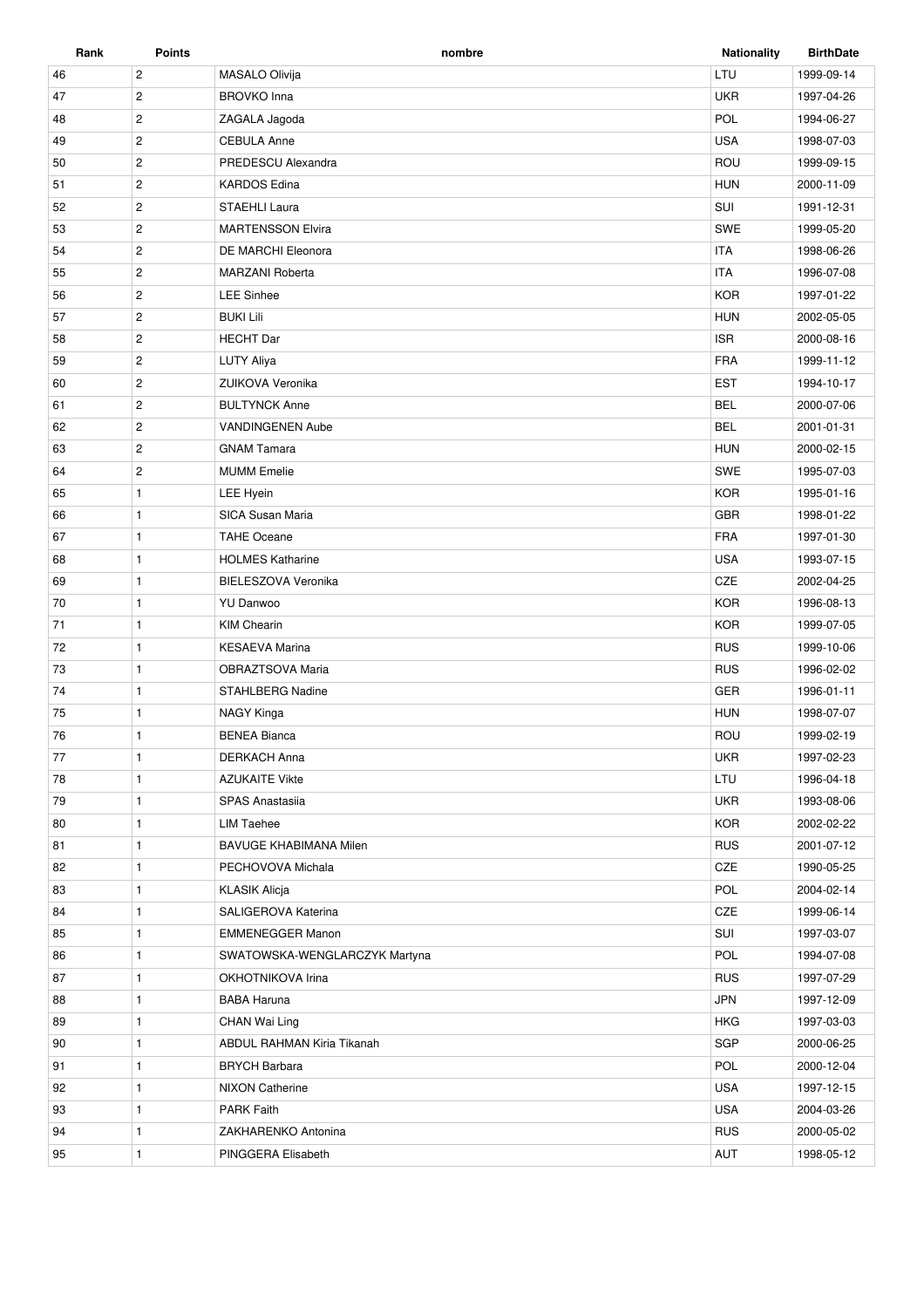| Rank | <b>Points</b> | nombre                                 | <b>Nationality</b> | <b>BirthDate</b> |
|------|---------------|----------------------------------------|--------------------|------------------|
| 96   | $\mathbf{1}$  | <b>ENGLERT URRUTIA Melisa Lara</b>     | ARG                | 1991-03-08       |
| 97   | 0,5           | <b>VANRYSSEL Eloise</b>                | <b>FRA</b>         | 1999-05-01       |
| 98   | 0,5           | <b>REMBI Lauren</b>                    | <b>FRA</b>         | 1992-03-09       |
| 99   | 0,5           | <b>MACKINNON Leonora</b>               | CAN                | 1994-05-30       |
| 100  | 0,5           | <b>CLERICI Alice</b>                   | <b>ITA</b>         | 1996-06-15       |
| 101  | 0,5           | <b>FRANSSON Emma</b>                   | <b>SWE</b>         | 2002-06-06       |
| 101  | 0,5           | <b>MIHALY Kata</b>                     | <b>HUN</b>         | 1990-08-18       |
| 103  | 0,5           | <b>TOTH Jazmin</b>                     | <b>HUN</b>         | 2002-08-25       |
| 104  | 0,5           | <b>GARCIA RODRIGUEZ Ines</b>           | <b>ESP</b>         | 1994-10-22       |
| 105  | 0,5           | <b>SLIUSAREVA Sofiia</b>               | <b>UKR</b>         | 1999-01-18       |
| 106  | 0,5           | <b>BOZZA Alessandra</b>                | <b>ITA</b>         | 1999-02-10       |
| 107  | 0,5           | SHEMYAKINA Yana                        | <b>UKR</b>         | 1986-01-05       |
| 108  | 0,5           | VAINBERG Sophia                        | <b>ISR</b>         | 2004-09-05       |
| 109  | 0,5           | <b>TRADITI Gaia</b>                    | <b>ITA</b>         | 2000-10-17       |
| 110  | 0,5           | <b>GRADY Miriam</b>                    | <b>USA</b>         | 2000-04-07       |
| 110  | 0,5           | JARAMILLO QUEVEDO Maria De Los Angeles | COL                | 2001-12-12       |
| 112  | 0,5           | ZAMORANO Andrea                        | <b>ESP</b>         | 1996-10-23       |
| 113  | 0,5           | <b>LAWSON Danielle</b>                 | <b>GBR</b>         | 1998-02-28       |
| 114  | 0,5           | <b>FEYGIN Nicole</b>                   | <b>ISR</b>         | 2003-01-29       |
| 115  | 0,5           | <b>BORSODY Emma</b>                    | <b>HUN</b>         | 2000-10-02       |
| 116  | 0,5           | FERNANDEZ CALLEJA Sara                 | <b>ESP</b>         | 1993-08-19       |
| 117  | 0,5           | VON KERSSENBROCK Diane                 | <b>FRA</b>         | 1998-09-28       |
| 118  | 0,5           | LOEHR Lisa-Marie                       | <b>GER</b>         | 2000-08-29       |
| 119  | 0,5           | <b>DYNER Karina</b>                    | <b>CRC</b>         | 2002-03-25       |
| 119  | 0,5           | SAMKO Anastasiia                       | <b>UKR</b>         | 1999-02-19       |
| 121  | 0,5           | STEPANYAN Nataliya                     | <b>UKR</b>         | 1997-04-04       |
| 122  | 0,5           | <b>GALPER Eva</b>                      | <b>ISR</b>         | 2002-11-21       |
| 123  | 0,5           | <b>SADLER Louise</b>                   | <b>GBR</b>         | 2001-05-31       |
| 124  | 0,5           | <b>MESIC Ana</b>                       | CRO                | 1998-04-28       |
| 125  | 0,5           | POLIS Anna                             | POL                | 1989-03-17       |
| 126  | 0,5           | MIZERA Olga                            | POL                | 1991-03-18       |
| 127  | 0,5           | RAPOSO Dana                            | <b>ESP</b>         | 2002-09-02       |
| 128  | 0,5           | KADYROVA lulia                         | <b>RUS</b>         | 1999-09-04       |
| 129  | 0,25          | <b>WETZKER Laura Katalin</b>           | GER                | 2002-07-10       |
| 130  | 0,25          | <b>FAVRE Aurore</b>                    | SUI                | 1999-03-26       |
| 131  | 0,25          | LIN Yik Hei Coco                       | <b>HKG</b>         | 1995-02-19       |
| 132  | 0,25          | <b>EHLER Alexandra</b>                 | GER                | 1995-04-07       |
| 133  | 0,25          | DEKANY Kinga                           | <b>HUN</b>         | 2001-09-27       |
| 134  | 0,25          | <b>ERTURK Aleyna</b>                   | <b>TUR</b>         | 2005-08-18       |
| 135  | 0,25          | CISNEROS Sofia                         | <b>ESP</b>         | 1996-03-29       |
| 135  | 0,25          | VIZEU Victoria                         | <b>BRA</b>         | 2004-04-14       |
| 137  | 0,25          | DOUBOVA Dominika                       | CZE                | 1990-05-17       |
| 138  | 0,25          | PYTKA Kamila                           | POL                | 1994-06-12       |
| 139  | 0,25          | <b>CAGNIN Beatrice</b>                 | <b>ITA</b>         | 1999-04-16       |
| 140  | 0,25          | CHWOJNIK Tamara                        | ARG                | 1998-10-07       |
| 141  | 0,25          | <b>KHRAPINA Violetta</b>               | <b>RUS</b>         | 1994-03-18       |
| 142  | 0,25          | <b>LIXANDRU Nicole</b>                 | <b>ESP</b>         | 2003-10-10       |
| 143  | 0,25          | <b>GORAM Melissa</b>                   | <b>FRA</b>         | 1990-05-30       |
| 144  | 0,25          | TRIANA CEBALLOS Valentina              | COL                | 2004-01-27       |
| 145  | 0,25          | <b>ENGEL Christiana</b>                | AUT                | 1989-07-10       |
|      |               |                                        |                    |                  |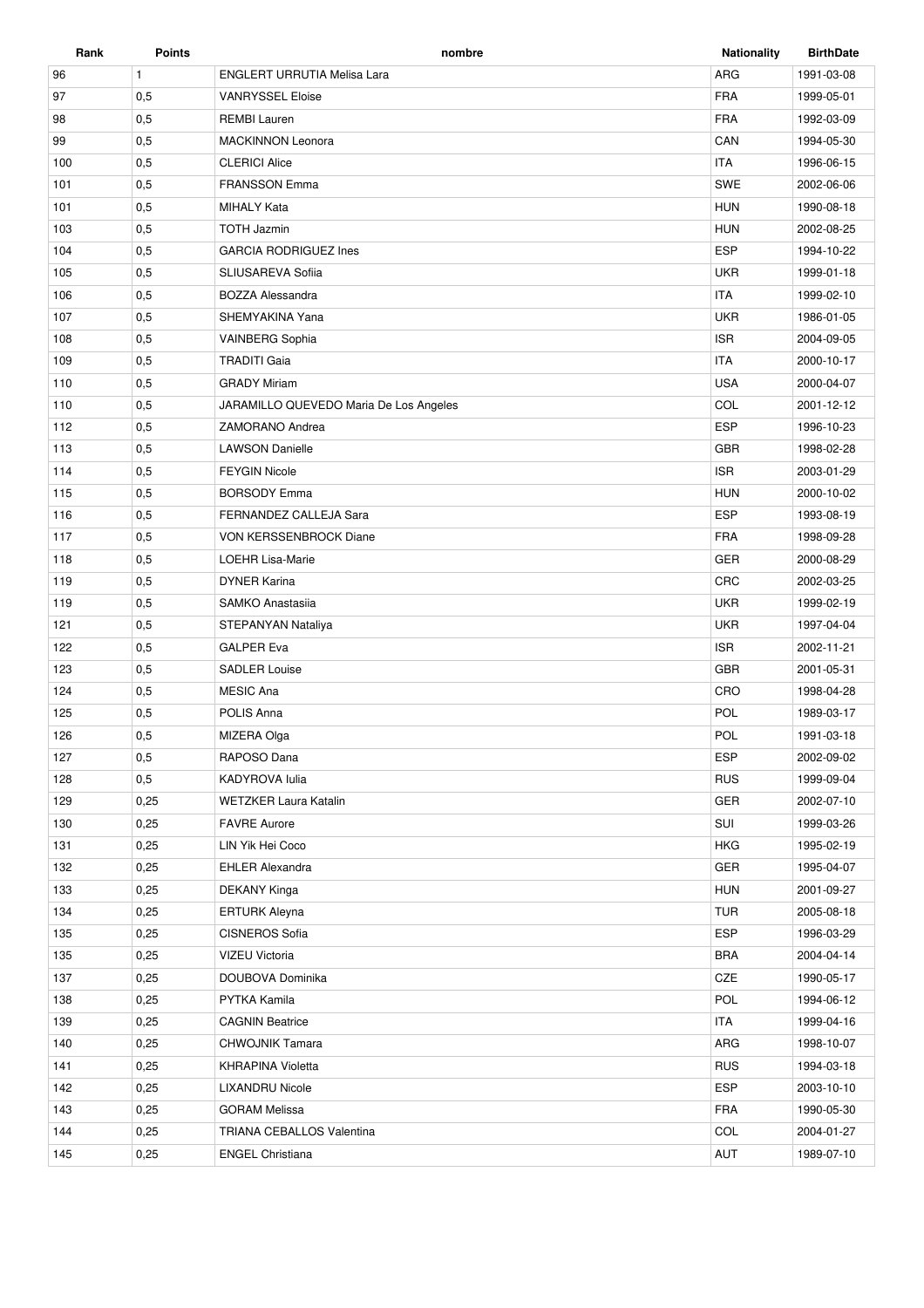| Rank | <b>Points</b> | nombre                            | <b>Nationality</b> | <b>BirthDate</b> |
|------|---------------|-----------------------------------|--------------------|------------------|
| 146  | 0,25          | EL KORD Camilia                   | <b>MAR</b>         | 1988-03-15       |
| 147  | 0,25          | MAVRIKIOU Irina                   | <b>CYP</b>         | 1984-05-25       |
| 148  | 0,25          | <b>MARTINEZ VIDAL Elisa</b>       | <b>ESP</b>         | 2004-01-13       |
| 149  | 0,25          | LAANSOO Karen                     | CAN                | 1976-10-11       |
| 150  | 0,25          | <b>GOLDMANN Lara</b>              | GER                | 2002-11-21       |
| 151  | 0,25          | <b>GONZALEZ SANDOVAL Diamelys</b> | <b>CUB</b>         | 1994-11-26       |
| 152  | 0,25          | <b>JOYCE Michaela</b>             | <b>USA</b>         | 2004-03-15       |
| 153  | 0,25          | <b>FERRARI Marta</b>              | <b>ITA</b>         | 1990-01-06       |
| 154  | 0,25          | YOSHIMURA Miho                    | <b>JPN</b>         | 1997-10-14       |
| 155  | 0,25          | <b>BURKHARD Isabelle</b>          | SUI                | 2001-08-09       |
| 156  | 0,25          | <b>ALDANA Naiara</b>              | <b>ESP</b>         | 1995-01-12       |
| 156  | 0,25          | <b>GRIJAK Marta</b>               | <b>SRB</b>         | 2000-10-07       |
| 158  | 0,25          | <b>BOGDANOV Adele</b>             | <b>ISR</b>         | 2003-10-20       |
| 159  | 0,25          | NAGAI Anna                        | <b>JPN</b>         | 2002-01-11       |
| 160  | 0,25          | PANUSCHKA Claudia                 | <b>AUT</b>         | 1978-07-07       |
| 161  | 0,25          | <b>LEONTE Mihaela</b>             | ROU                | 2001-06-26       |
| 162  | 0,25          | <b>HIDE Victoria</b>              | <b>GBR</b>         | 1998-02-27       |
| 163  | 0,25          | <b>AZNAR Laura</b>                | <b>ESP</b>         | 2003-11-20       |
| 164  | 0,25          | <b>CISNEROS Alejandra</b>         | <b>ESP</b>         | 1990-12-16       |
| 165  | 0,25          | <b>HARADA Saki</b>                | <b>JPN</b>         | 2000-05-12       |
| 166  | 0,25          | <b>HATZ Fiona</b>                 | SUI                | 1999-09-16       |
| 167  | 0,25          | <b>HESS SANCHO Gala</b>           | <b>GER</b>         | 1998-01-01       |
| 168  | 0,25          | <b>LEONARD Ariane</b>             | CAN                | 2001-05-31       |
| 169  | 0,25          | <b>DVININA Valerija</b>           | GEO                | 1993-01-26       |
| 170  | 0,25          | <b>KECMAN Milica</b>              | <b>SRB</b>         | 2002-10-09       |
| 171  | 0,25          | HOPPE MONTANARO Malinka           | CAN                | 1993-07-28       |
| 172  | 0,25          | <b>ITO Anju</b>                   | <b>JPN</b>         | 2002-02-15       |
| 173  | 0,25          | <b>TAKAHASHI Erika</b>            | <b>JPN</b>         | 2002-09-04       |
| 173  | 0,25          | ZETTERMANN Renata                 | <b>BRA</b>         | 2000-04-14       |
| 175  | 0,25          | MITCHELL Georgina                 | <b>GBR</b>         | 2001-01-05       |
| 176  | 0,25          | DE WIJN Day                       | <b>NED</b>         | 1998-06-26       |
| 177  | 0,25          | <b>LIM Cheryl</b>                 | SGP                | 1993-07-08       |
| 178  | 0,25          | <b>LANDO Tamara</b>               | <b>ISR</b>         | 2002-06-21       |
| 179  | 0,25          | ZHENG Evelyn                      | CAN                | 2000-04-19       |
| 180  | 0,25          | MASSEREY Solene                   | SUI                | 1999-06-11       |
| 181  | 0,25          | <b>BUECH Kim Jasmin</b>           | SUI                | 1995-12-14       |
| 182  | 0,25          | <b>LEHTONEN Suvi</b>              | <b>FIN</b>         | 1983-06-09       |
| 183  | 0,25          | <b>TATARAN Amalia</b>             | ROU                | 1994-07-15       |
| 184  | 0,25          | PAWLOWSKA Magdalena               | POL                | 1994-02-11       |
| 185  | 0,25          | SHIN Hyuna                        | <b>KOR</b>         | 1995-05-14       |
| 186  | 0,25          | DE PESTEL Amber                   | <b>BEL</b>         | 1988-08-10       |
| 187  | 0,25          | <b>SCHMIDL Paula</b>              | AUT                | 1996-06-02       |
| 188  | 0,25          | <b>BALOGH Bella</b>               | <b>HUN</b>         | 2004-02-22       |
| 189  | 0,25          | <b>KNEZEVIC Katarina</b>          | SRB                | 1994-09-04       |
| 190  | 0,25          | <b>ENGDAHL Sophie</b>             | SWE                | 2000-07-23       |
| 191  | 0,25          | <b>CORREA SANTA Carmen Andrea</b> | COL                | 2004-09-20       |
| 192  | 0,25          | GRIJAK Jana                       | SRB                | 1999-02-18       |
| 193  | 0,25          | <b>GUNAC Gokce</b>                | <b>TUR</b>         | 1986-06-05       |
| 194  | 0,25          | KORNEEVA Arina                    | GEO                | 1996-05-22       |
|      | 0,25          | PLANT Bethan                      | <b>GBR</b>         | 1998-12-24       |
| 195  |               |                                   |                    |                  |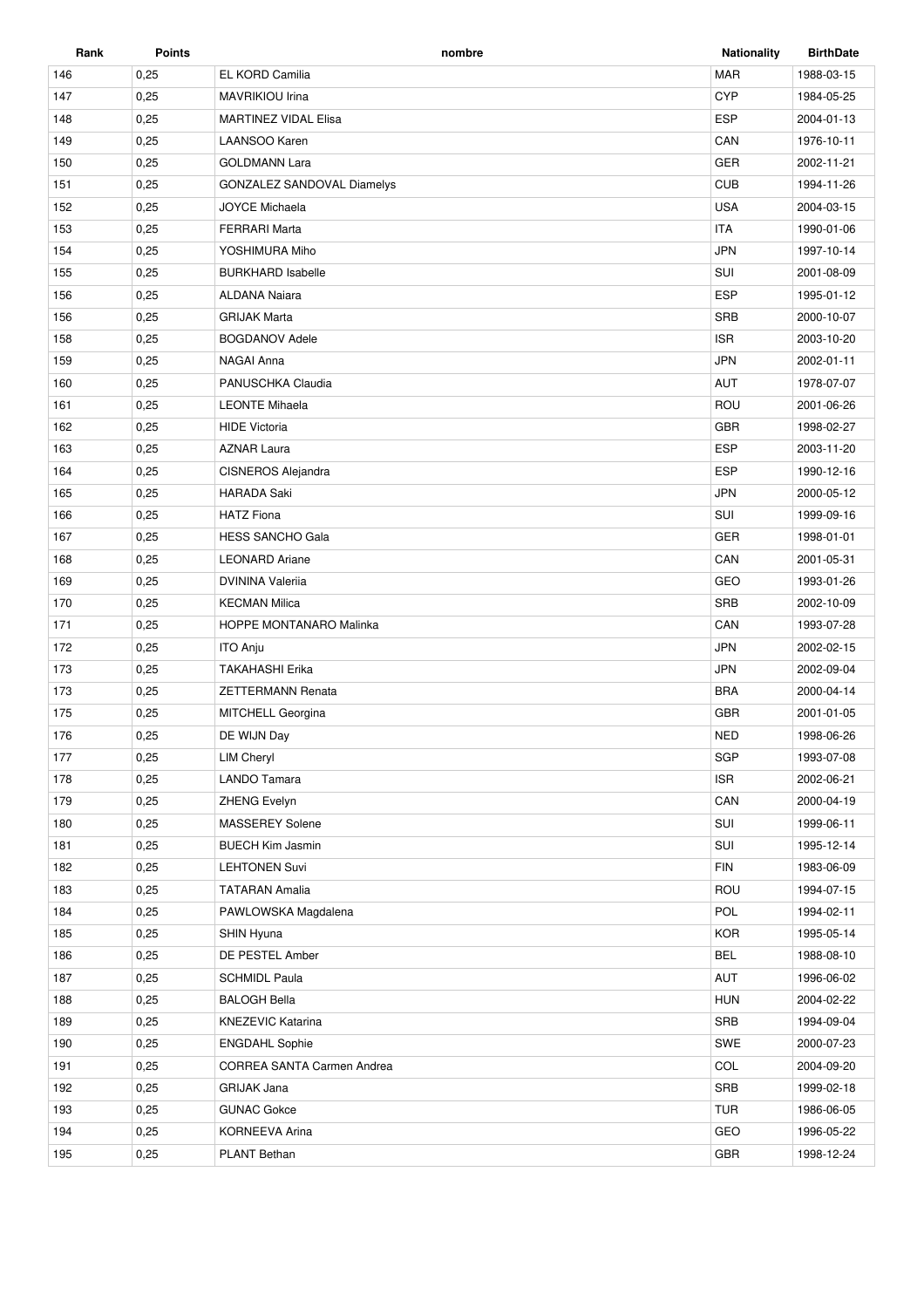| Rank | <b>Points</b> | nombre                                | <b>Nationality</b> | <b>BirthDate</b> |
|------|---------------|---------------------------------------|--------------------|------------------|
| 196  | 0,25          | <b>BERENDS Carmen</b>                 | <b>NED</b>         | 1994-03-26       |
| 197  | 0,25          | POWELL Alexandra                      | <b>GBR</b>         | 2000-05-20       |
| 198  | 0,25          | <b>NAHAPETYAN Datev</b>               | ARG                | 2000-01-30       |
| 199  | 0,25          | <b>VERES Greta</b>                    | ROU                | 1994-09-23       |
| 200  | 0,25          | <b>BARNES Rachel</b>                  | <b>GBR</b>         | 2000-05-31       |
| 201  | 0,25          | <b>LOIT Karoliine</b>                 | <b>EST</b>         | 2000-12-14       |
| 202  | 0,25          | PIEDRAHITA GOMEZ Alejandra            | COL                | 2004-01-08       |
| 203  | 0,25          | PRAXMARER Leonore                     | AUT                | 2003-01-24       |
| 204  | 0,25          | <b>JONAS Anna</b>                     | <b>GER</b>         | 1996-09-26       |
| 205  | 0,25          | <b>KUROKI Yume</b>                    | <b>JPN</b>         | 1994-10-04       |
| 206  | 0,25          | CHATZISARANTOU Nikoletta              | GRE                | 1997-07-25       |
| 207  | 0,25          | <b>CHACON Camila</b>                  | <b>VEN</b>         | 2001-10-09       |
| 207  | 0,25          | PRAFIL CAPACCIO Rayllen Delfina       | ARG                | 2003-12-02       |
| 209  | 0             | ZELENTSOVA Anastasija                 | <b>UKR</b>         | 2001-03-28       |
| 210  | $\mathbf 0$   | <b>BOUDREAU Justine</b>               | CAN                | 2001-11-10       |
| 211  | 0             | LABRO Emma                            | <b>BEL</b>         | 2000-03-20       |
| 212  | $\mathbf 0$   | <b>ASCASSO Maria</b>                  | <b>ESP</b>         | 1992-02-02       |
| 213  | $\mathbf 0$   | <b>TOVAR KARAINDROS Oriana</b>        | COL                | 1998-05-09       |
| 214  | 0             | PINYOL TOMAS Daniela                  | <b>ESP</b>         | 2006-08-01       |
| 215  | 0             | SIVA KUMAR Thhivya Ashti              | SGP                | 2001-12-12       |
| 216  | $\mathbf 0$   | <b>LEVER Rachael</b>                  | <b>GBR</b>         | 2002-03-22       |
| 216  | 0             | <b>MARCO Nuria</b>                    | <b>ESP</b>         | 1987-06-11       |
| 218  | $\mathbf 0$   | <b>MAYR</b> Franziska                 | <b>GER</b>         | 1999-03-14       |
| 219  | $\mathbf 0$   | <b>SULEN BURGOS Priscila Genoveva</b> | ECU                | 1991-07-25       |
| 220  | 0             | <b>CONSTANTINESCU Cristina</b>        | ROU                | 2002-07-21       |
| 221  | $\mathbf 0$   | <b>WILASZEK Paulina</b>               | POL                | 1997-11-12       |
| 222  | 0             | <b>LORENZ Therese</b>                 | AUT                | 1968-06-29       |
| 222  | $\mathbf 0$   | <b>ROBLES Elena</b>                   | <b>ESP</b>         | 2004-05-01       |
| 224  | $\mathbf 0$   | CHAN Tsz Ching                        | HKG                | 2001-03-12       |
| 224  | 0             | COUFALOVA Anna                        | CZE                | 2000-04-01       |
| 226  | $\mathbf 0$   | <b>NESBITT Hannah</b>                 | <b>GBR</b>         | 1996-01-11       |
| 226  | 0             | <b>TORRENTE Lucia</b>                 | <b>ESP</b>         | 2001-05-15       |
| 228  | 0             | <b>ZENS Anna</b>                      | <b>LUX</b>         | 2003-04-26       |
| 229  | 0             | LOZANO Candela                        | <b>ESP</b>         | 2006-03-06       |
| 230  | 0             | ROCHA Lucie                           | <b>POR</b>         | 2001-03-29       |
| 231  | 0             | <b>MATEOS Maria</b>                   | <b>ESP</b>         | 1998-11-30       |
| 232  | 0             | <b>CONRAD Anastasia</b>               | SUI                | 2000-09-11       |
| 232  | 0             | PIVETEAU Anne-Clemence                | SUI                | 2000-04-10       |
| 232  | 0             | <b>VARVERI Fani</b>                   | GRE                | 1986-10-15       |
| 235  | 0             | <b>ALVIM Maria</b>                    | <b>POR</b>         | 2003-09-08       |
| 235  | 0             | <b>WONG Shams</b>                     | <b>HKG</b>         | 2001-09-07       |
| 237  | 0             | KOH Elle Meihui                       | SGP                | 2007-09-06       |
| 237  | 0             | <b>KROESE Katelijn</b>                | <b>NED</b>         | 2001-10-01       |
| 239  | 0             | <b>TORREGO Alicia</b>                 | <b>ESP</b>         | 2002-07-11       |
| 240  | 0             | LINDE Asa                             | SWE                | 1997-04-12       |
| 240  | 0             | <b>VORNANEN Anni</b>                  | <b>FIN</b>         | 1991-06-04       |
| 242  | 0             | <b>MULLEN Alisha</b>                  | IRL                | 1996-05-09       |
| 243  | 0             | <b>GUIMARAES Maria Carolina</b>       | <b>BRA</b>         | 2000-08-30       |
| 244  | 0             | SONYUKSEK Berra                       | TUR                | 2005-03-07       |
| 245  | 0             | SMITH TAYLOR Katrina                  | <b>GBR</b>         | 1991-04-23       |
|      |               |                                       |                    |                  |